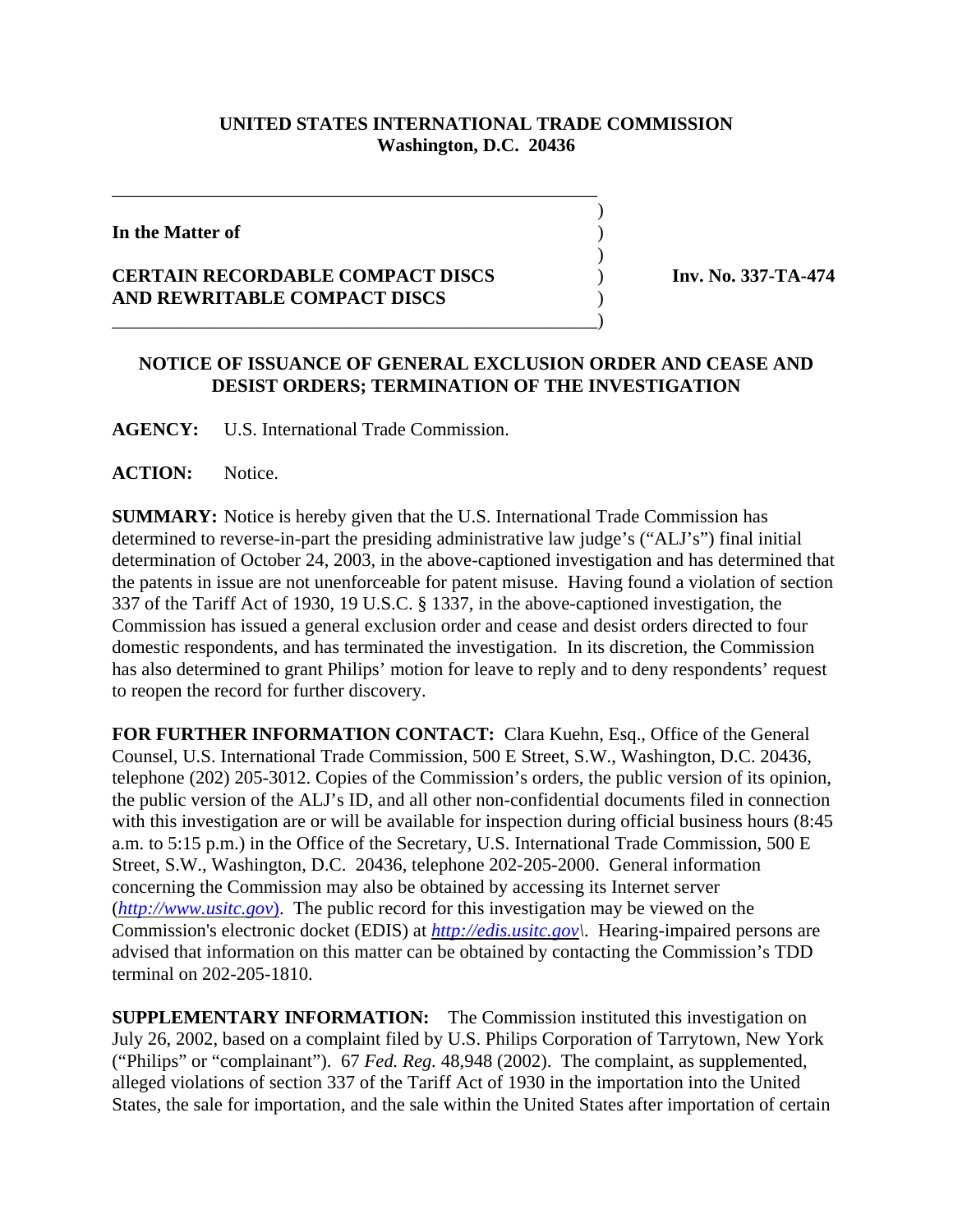recordable compact discs and rewritable compact discs by reason of infringement of certain claims of six U.S. patents: claims 1, 5, and 6 of U.S. Patent No. 4,807,209; claim 11 of U.S. Patent No. 4,962,493; claims 1, 2, and 3 of U.S. Patent No. 4,972,401; claims 1, 3, and 4 of U.S. Patent No. 5,023,856; claims 1–5, and 6 of U.S. Patent No. 4,999,825; and claims 20, 23–33, and 34 of U.S. Patent No. 5,418,764. 67 *Fed. Reg.* 48,948 (2002).

The notice of investigation named 19 respondents, including Gigastorage Corporation Taiwan of Hsinchu, Taiwan; Gigastorage Corporation USA of Livermore, California (collectively, "Gigastorage"); Linberg Enterprise Inc. ("Linberg") of West Orange, New Jersey; and DiscsDirect.Com of Campbell, California. 67 *Fed. Reg.* 48,948 (2002). On August 14, 2002, the ALJ issued an initial determination (ALJ Order No. 2) granting a motion to intervene as respondents by Princo Corporation of Hsinchu, Taiwan, and Princo America Corporation of Fremont, California (collectively, "Princo"). The Commission determined not to review Order No. 2.

 On October 24, 2003, the ALJ issued his final initial determination ("ID") of no violation of section 337. When the ID issued, Gigastorage, Linberg, and Princo (collectively, "respondents") were the only remaining active respondents in the investigation. *See* ALJ Order No. 6 (an unreviewed initial determination terminating eight respondents on the basis of a consent order); ALJ Order No. 17 (an unreviewed initial determination terminating each of three respondents on the basis of a consent order and settlement agreement); ALJ Order No. 18 (an unreviewed initial determination terminating one respondent on the basis of a consent order and settlement agreement); and ALJ Order No. 21 (an unreviewed initial determination finding four respondents, including DiscsDirect.Com, in default). In his final ID, the ALJ found that none of the asserted claims are invalid, that the accused products infringe the asserted patent claims,<sup>1</sup> and that the domestic industry requirement of section 337 had been satisfied. Nonetheless, the ALJ found no violation of section 337 because he concluded that all of the asserted patents were unenforceable by reason of patent misuse by Philips.

On November 5, 2003, complainant Philips petitioned for review of the portion of the final ID that found the asserted patents unenforceable due to patent misuse. On the same day, respondents filed a paper entitled "Statement of Respondents Princo Corp., Princo America Corp., Gigastorage Corp. Taiwan, Gigastorage Corp. USA, and Linberg Enterprises, Inc. Regarding the Initial Determination," in which respondents urged the Commission to adopt the ID in its entirety. Respondents and the Commission investigative attorney ("IA") filed responses to Philips' petition for review.

On December 8, 2003, the ALJ issued his recommended determination on remedy and bonding.

On December 10, 2003, the Commission determined to review all of the ID's findings of fact and conclusions of law concerning patent misuse. The Commission determined not to review the remainder of the ID, thereby adopting the unreviewed portions. The Commission

<sup>&</sup>lt;sup>1</sup>In his final ID, the ALJ identified claims 1, 2, 4, 5, and 6 of U.S. Patent No. 4,999,825 as asserted by Philips. ID at 111-116.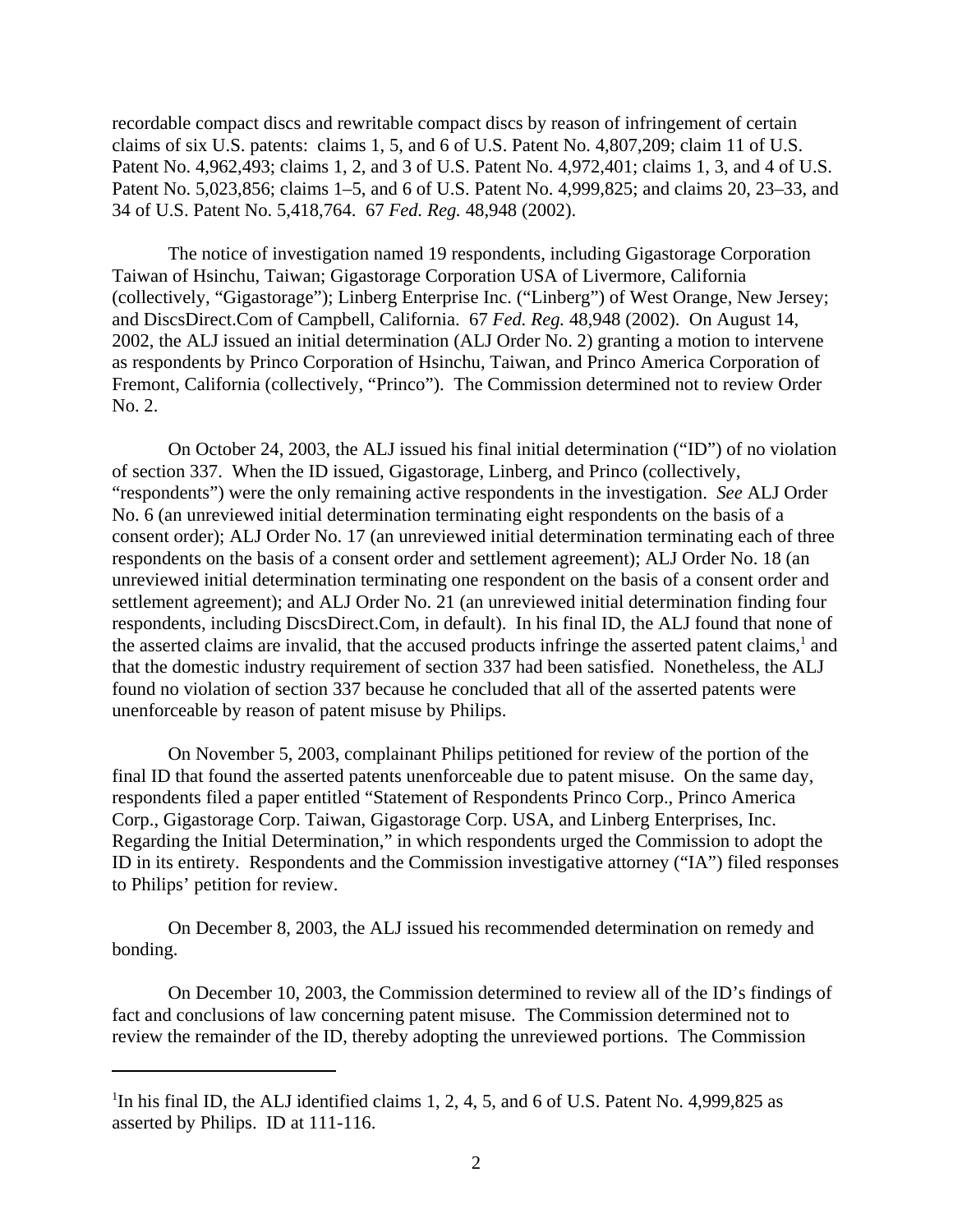issued a notice dated December 10, 2003, in which it requested briefing on the issues under review, and invited interested persons to file written submissions on the issues of remedy, the public interest, and bonding. 68 *Fed. Reg.* 70036 (2003). In accordance with that notice, all parties to the investigation filed timely written submissions, and timely reply submissions, regarding the issues under review.

In the final ID, the ALJ found the asserted patents to be unenforceable for patent misuse *per se*, and he also found patent misuse under a "rule of reason" standard. On review, the Commission affirmed the ALJ's conclusion that the asserted patents are unenforceable for patent misuse *per se*, but on the ground that Philips' practice of mandatory package licensing constituted patent misuse *per se* as a tying arrangement between (1) licenses to patents that are essential to manufacture CD-Rs or CD-RWs according to Orange Book standards and (2) licenses to four other patents that are not essential to that activity, *viz.*, U.S. Patent No. 5,001,692 ("the Farla '692 patent"), U.S. Patent No. 5,060,219 ("the Lockhoff '219 patent"), U.S. Patent No. 5,740,149 ("the Iwasaki '149 patent"), and U.S. Patent No. Re. 34,719 ("the Yamamoto '719 patent"). 69 *Fed. Reg.* 12711, 12712 (March 17, 2004); Commission opinion at 23-25 (issued March 25, 2004).<sup>2</sup> The Commission took no position on the ALJ's conclusion that the asserted patents are unenforceable for patent misuse *per se* based on theories of price fixing and price discrimination. 69 *Fed. Reg.* at 12712 n.1; Commission opinion at 5 n.3.

The Commission also adopted the ALJ's conclusion that the asserted patents are unenforceable for patent misuse under a rule of reason standard based on the ALJ's analysis of and findings as to the tying arrangement. 69 *Fed. Reg.* at 12712; Commission opinion at 50-52. The Commission took no position on the ALJ's conclusion that the royalty rate structure of the CD-R/RW patent pools is an unreasonable restraint of trade. 69 *Fed. Reg.* at 12712 n.2; Commission opinion at 5, 51. The Commission also affirmed the ALJ's conclusion that the patent misuse has not been shown to have been purged. 69 *Fed. Reg.* at 12712; Commission opinion at 63. Based on these determinations, the Commission found no violation of section 337 in this investigation. *Id*.

Philips appealed the Commission's final determination to the United States Court of Appeals for the Federal Circuit ("the Federal Circuit"), and respondents intervened. On September 21, 2005, the Federal Circuit reversed the Commission's final determination of no violation of section 337 in this investigation, and remanded the case for further proceedings consistent with the Court's opinion. *U.S. Philips Corp. v. Int'l Trade Comm'n*, 424 F.3d 1179 (Fed. Cir. 2005). The Court issued its mandate on December 27, 2005, returning jurisdiction over this investigation to the Commission. The Supreme Court denied respondents' petition for

 $2$ The ALJ identified twelve patents included in the CD-R or CD-RW package licenses as nonessential to manufacture CD-Rs or CD-RWs according to Orange Book standards. ID at 196- 213. The Commission took no position on the ALJ's analysis of eight of those patents, *viz.*, U.S. Patent Nos. 4,962,493 ("the Kramer '493 patent"); 4,807,209 ("the Kramer '209 patent"); 4,942,565 ("the Lagadec '565 patent"); 5,126,994 ("the Ogawa '994 patent"); 5,978,351 ("the Spruit '351 patent"); 5,835,462 ("the Mimnagh '462 patent"); 4,990,388 ("the Hamada '388 patent"); and 5,090,009 ("the Hamada '009 patent"). Commission opinion at 43 n.28, 50-51 (March 25, 2005).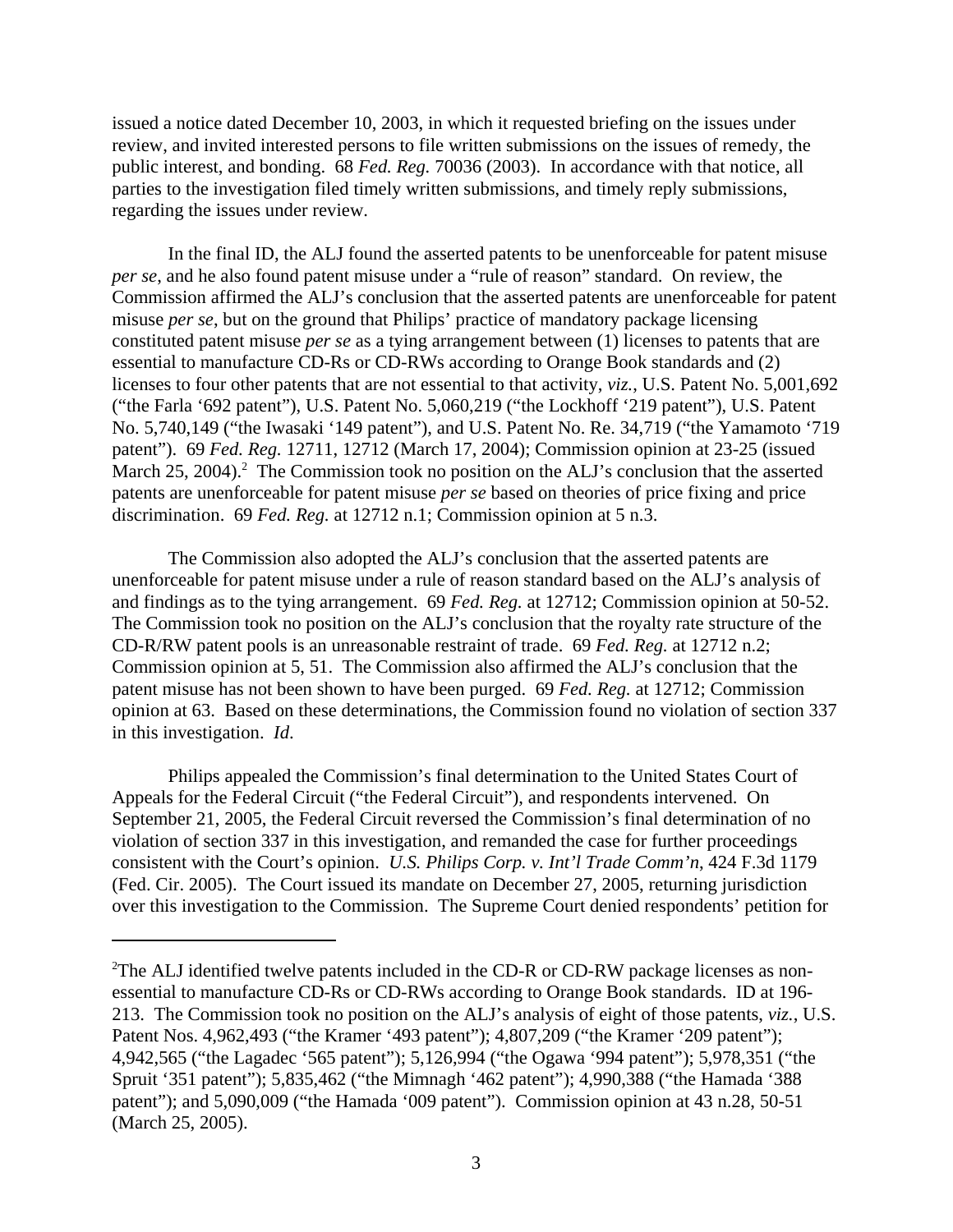a writ of certiorari on June 19, 2006.

On January 17, 2006, the Commission issued an order seeking comments from the parties as to how to proceed on remand. The Commission specifically requested comments as to how it should proceed with those portions of the October 24, 2003, final ID upon which the Commission did not take a position.

On February 21, 2006, Philips filed comments pursuant to the Commission's January 17, 2006, order. On the same day, respondents jointly filed comments. On February 23, 2006, the IA filed his comments, in which he requested, *inter alia*, that all parties be given the opportunity to respond to the comments filed by the private parties. On March 10, 2006, Philips filed a memorandum in reply to respondents' February 21, 2006, comments.

On March 21, 2006, the Commission issued an order directing the parties to file responses to the comments of the private parties filed on February 21, 2006. The Commission also denied Philips' motion to file its March 10, 2006, reply memorandum without prejudice to its re-submission as part of Philips' response. On April 18, 2006, all parties filed response comments pursuant to the Commission's March 21, 2006, order.

On April 25, 2006, Philips filed a motion for leave to reply, with attached reply, to the response comments filed by the IA on April 18, 2006. On May 2, 2006, respondents filed an opposition to Philips's motion for leave to reply to the IA's response comments. In its discretion, the Commission has determined to *grant* Philips' motion for leave to reply and to *deny* respondents' request to reopen the record for further discovery.

Having reviewed the record in this investigation, including the parties' written submissions, the Commission has determined to *reverse* the ALJ's findings of patent misuse *per se* on theories of price fixing and price discrimination, has determined to *reverse* the ALJ's findings of patent misuse under the rule of reason standard, and has found a violation of section 337 of the Tariff Act of 1930, 19 U.S.C. 1337. The Commission has further determined that the appropriate form of relief is a general exclusion order prohibiting the unlicensed entry for consumption of recordable and rewritable compact discs that infringe the claims in issue of the six patents asserted by Philips in this investigation. The Commission has also determined to issue four cease and desist orders directed to domestic respondents Princo America Corporation; Gigastorage Corporation USA; Linberg; and DiscsDirect.Com.

The Commission has also determined that the public interest factors enumerated in subsections (d), (f), and (g) of section 337 of the Tariff Act of 1930 (19 U.S.C. § 1337(d), (f), and (g)) do not preclude the issuance of the aforementioned general exclusion order and cease and desist orders, and that the recordable and rewritable compact discs in question may be imported into the United States during the period of Presidential review under bond in the amount of US\$0.06 per such article. The general exclusion order, cease and desist orders, and Commission opinion supporting its determination were delivered to the United States Trade Representative on the date of issuance.

 This action is taken under the authority of section 337 of the Tariff Act of 1930, as amended (19 U.S.C. § 1337), the Administrative Procedure Act, 5 U.S.C. 551 *et seq.*, and